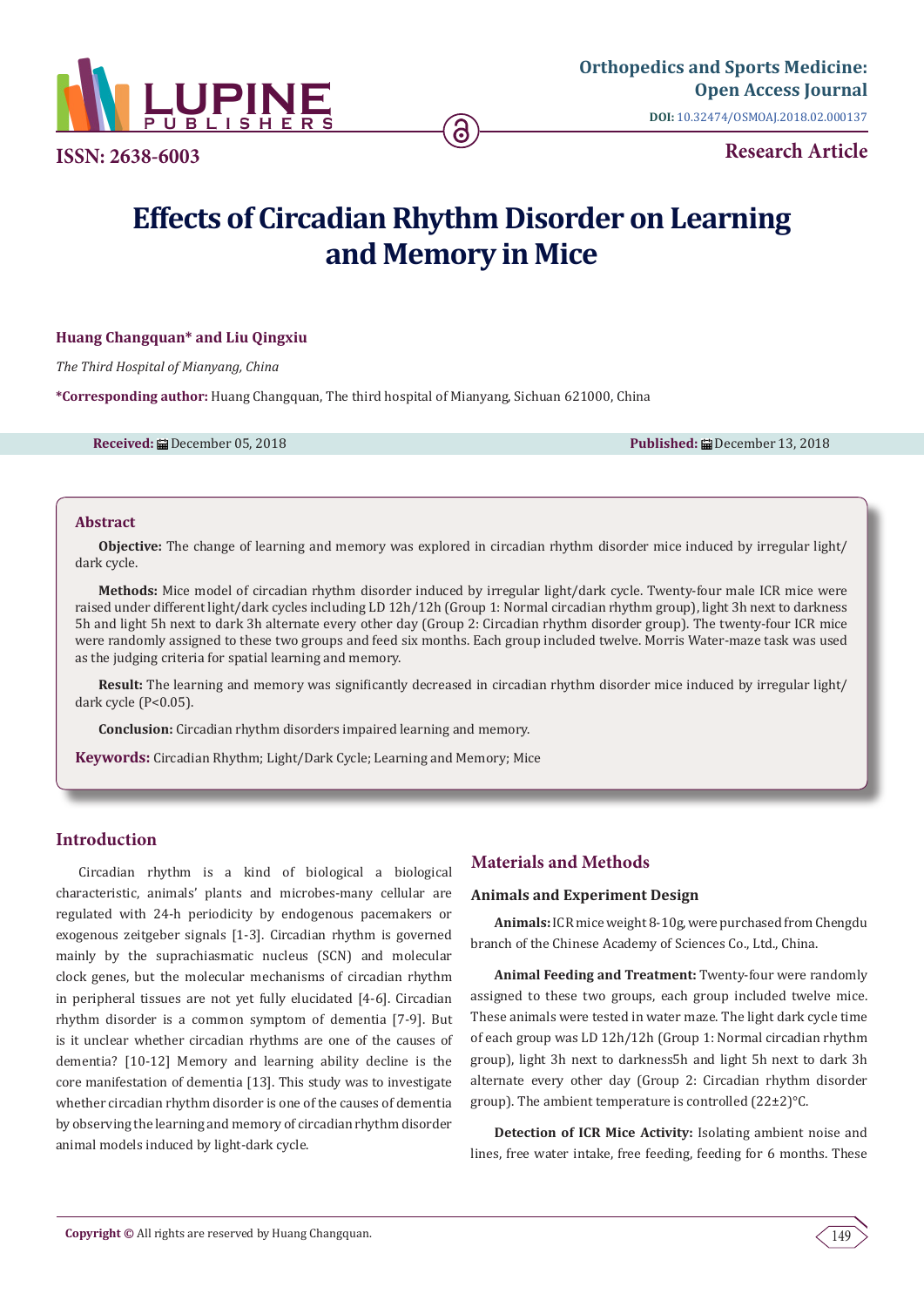ICR male mice and raised in a temperature-controlled environment  $(22\pm2)$ °C and with 50-60% humidity.

**ICR Mice Activity Detection Equipment Includes:** Environmental condition control box containing runner, infrared detector and data analysis system. The environmental condition control box controls the ambient temperature to (22±2) °C, isolates external noise and light, and automatically provides light-dark cycle according to the experimental design. Infrared detection device and data analysis system collect and analyze data separately. The activity of mice was continuously detected, and 1 time were recorded every 3 min.

## **The Morris Water Maze Test**

The method of The Morris water maze test was reported previously [14-15]. The Morris water maze was conducted in a circular pool (120cm in diameter and 45cm in height) with a featureless inner surface. The water-maze tank was placed with four external visual cues and filled with water containing a nontoxic white color. The temperature of the water was maintained by 23- 25°C. A white platform (10cm in diameter and 30cm in height) was placed in one of the quadrants with equal area and submerged 2cm below the water surface. During each trial session, the escape latency

time spent to find the hidden platform was monitored by a video tracking system. During the four subsequent days of training the mice were given three trials per day with the submerged platform in the pool. When the mouse located on the plated platform, it was allowed to remain on it for an additional 10sec. If the mouse did not find the hidden platform within 120sec, the mouse was guided to the platform and permitted to remain on it for an additional 10sec. On the last day, the hidden platform was removed from the watermaze tank and probe test was performed. Mice were allowed to swim for 90sec and the staying time in the maze quadrant where the platform had previously been located was recorded.

## **Data Analysis**

The data were reported as means ± SE. Bonferroni t-tests was used to analyze data. The overall level of statistical significance was p<0.05.

#### **Results**

The activity of the mice decreased in the light state and increased in the dark state when the activity cycle was consistent with the light-dark period. The water maze test showed that the time of finding the platform mice in group 2 was significantly longer than that in group 1 (Figure 1).





## **Discussion**

The experiment results showed that the learning and memory abilities of circadian rhythm disorder animal models induced by light-dark cycle were significantly decreased. The rotation of the earth formed living environment cycle about 24 hours, including light/dark cycle. As a result, the earth's organisms produce circadian rhythms. The circadian rhythm of organisms is the result of biological adaptation to the environment [16]. 24 hours light/dark cycle was the main cycle, and the formation of circadian rhythms in organisms may be mainly caused by light/dark cycle [17-20]. The circadian rhythm model induced by light dark circulation has become a common method to study circadian rhythm [21-22].

The circadian clock of mammals is located in the suprachiasmatic nucleus of hypothalamus. The circadian rhythm produced by molecular oscillation controls and affects mammalian physiology and behavior through many ways, such as activity, arousal and sleep, hormones and so on. Wakefulness and sleep are controlled by the brain. [23-24] Circadian rhythms can affect arousal and sleep prompting, which can affect brain function, including learning and memory. This study main showed that circadian rhythms can also affect learning and memory abilities.

The essence of the study is the discussion of phenomena and no mechanism for the formation of phenomena. Therefore, this is precisely the limitation of the study. However, this provided a basis for the discussion of mechanism. The study concluded that

150